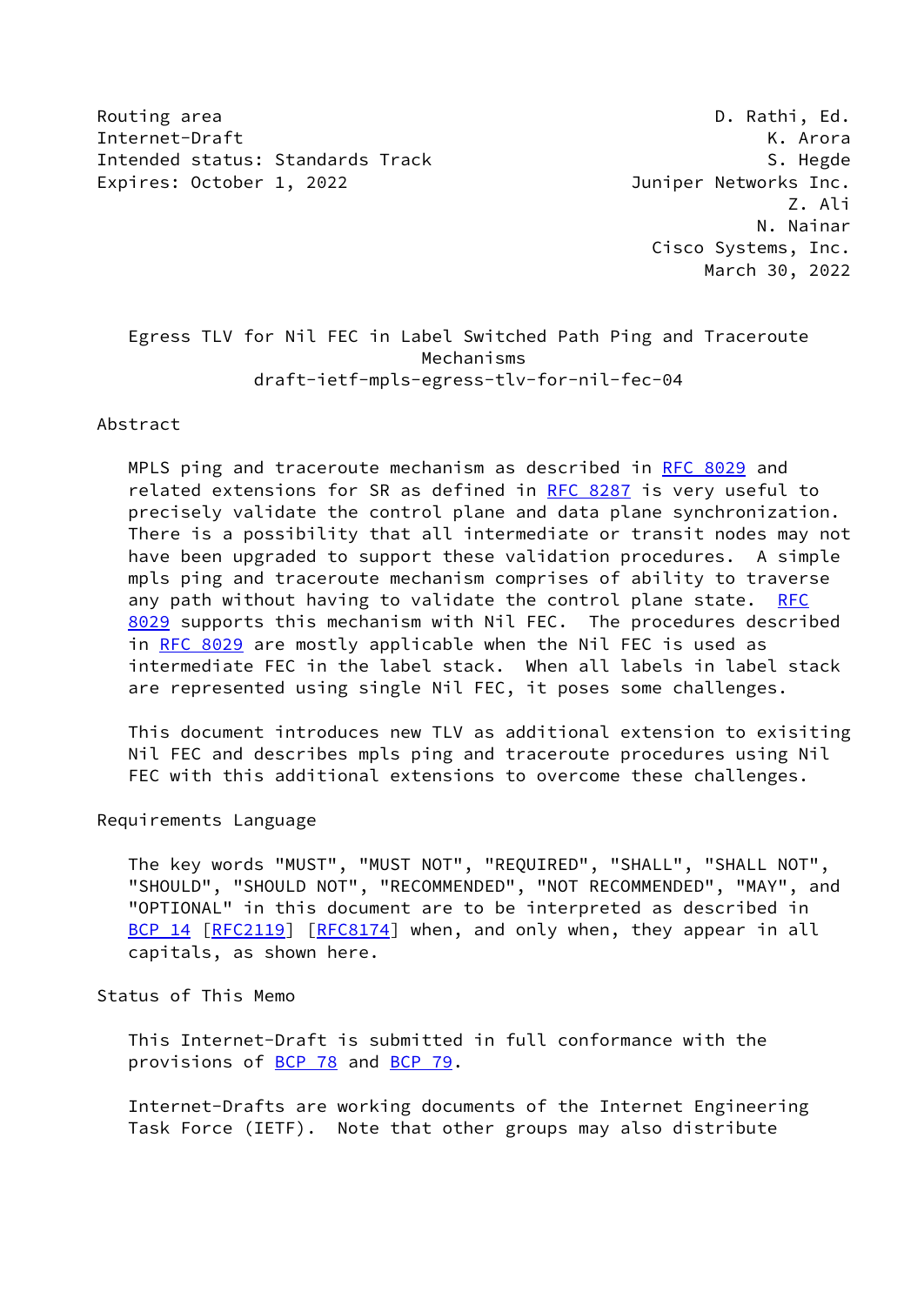# Internet-Draft Egress TLV for Nil FEC March 2022

 working documents as Internet-Drafts. The list of current Internet- Drafts is at<https://datatracker.ietf.org/drafts/current/>.

 Internet-Drafts are draft documents valid for a maximum of six months and may be updated, replaced, or obsoleted by other documents at any time. It is inappropriate to use Internet-Drafts as reference material or to cite them other than as "work in progress."

This Internet-Draft will expire on October 1, 2022.

described in the Simplified BSD License.

Copyright Notice

 Copyright (c) 2022 IETF Trust and the persons identified as the document authors. All rights reserved.

This document is subject to **[BCP 78](https://datatracker.ietf.org/doc/pdf/bcp78)** and the IETF Trust's Legal Provisions Relating to IETF Documents [\(https://trustee.ietf.org/license-info](https://trustee.ietf.org/license-info)) in effect on the date of publication of this document. Please review these documents carefully, as they describe your rights and restrictions with respect to this document. Code Components extracted from this document must include Simplified BSD License text as described in Section 4.e of the Trust Legal Provisions and are provided without warranty as

Table of Contents

|                                                 | $\overline{3}$  |
|-------------------------------------------------|-----------------|
|                                                 | $\overline{4}$  |
| 3.                                              | $\overline{4}$  |
| 4.                                              | $\overline{5}$  |
| Sending Egress TLV in MPLS Echo Request<br>4.1. | $\overline{5}$  |
| 4.2. Receiving Egress TLV in MPLS Echo Request  | $\underline{6}$ |
| 5.                                              | $\mathbf I$     |
| 6.                                              | $\overline{1}$  |
|                                                 | $\mathbf{I}$    |
| 7.1.                                            | 8               |
|                                                 | 8               |
|                                                 | $\underline{8}$ |
| 9.                                              | 8               |
| Normative References<br>9.1.                    | 8               |
| 9.2. Informative References                     | 9               |
| Authors' Addresses                              | 9               |
|                                                 |                 |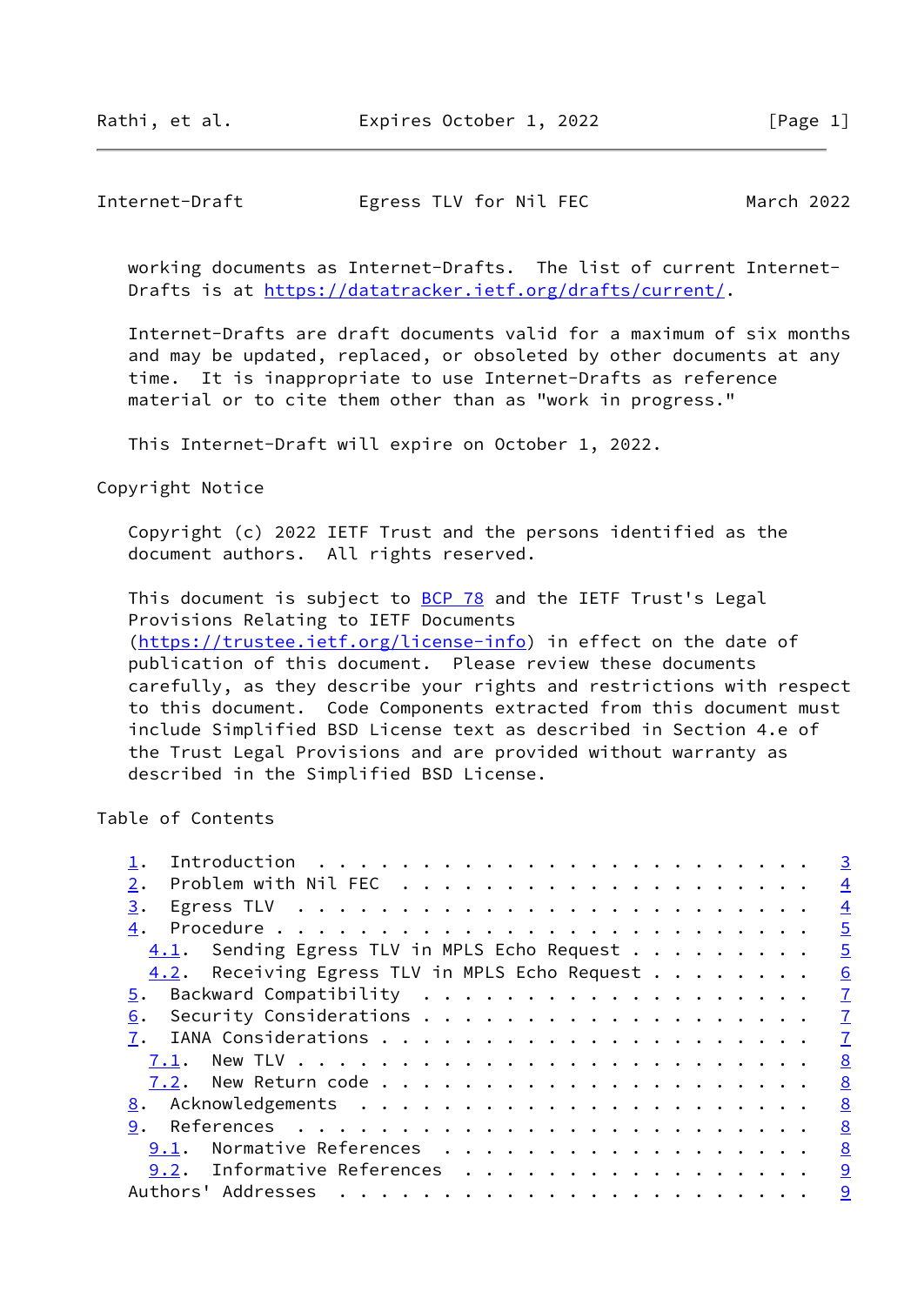Rathi, et al. **Expires October 1, 2022** [Page 2]

<span id="page-2-1"></span>Internet-Draft Egress TLV for Nil FEC March 2022

### <span id="page-2-0"></span>[1](#page-2-0). Introduction

 Segment routing supports the creation of explicit paths using adjacency- sids, node-sids, and anycast-sids. In certain usecases, the TE paths are built using mechanisms described in [\[I.D-ietf-spring-segment-routing-policy](#page-9-2)] by stacking the labels that represent the nodes and links in the explicit path. When the SR-TE paths are built by the controller, the head-end routers may not have the complete database of the network and may not be aware of the FEC associated with labels that are used in the label stack. A very useful Operations And Maintenance (OAM) requirement is to be able to ping and trace these paths. A simple mpls ping and traceroute mechanism comprises of ability to traverse the SR-TE path without having to validate the control plane state.

MPLS ping and traceroute mechanism as described in [[RFC8029\]](https://datatracker.ietf.org/doc/pdf/rfc8029) and related extensions for SR as defined in [\[RFC8287](https://datatracker.ietf.org/doc/pdf/rfc8287)] is very useful to precisely validate the control plane and data plane synchronization. It also provides ability to traverse multiple ECMP paths and validate each of the ECMP paths. Use of Target FEC requires all nodes in the network to have implemented the validation procedures. All intermediate nodes may not have been upgraded to support validation procedures. In such cases, it is useful to have ability to traverse the paths using ping and traceroute without having to obtain the Forwarding Equivalence Class (FEC) for each label. [[RFC8029](https://datatracker.ietf.org/doc/pdf/rfc8029)] supports this mechanism with FECs like Nil FEC and Generic FEC.

 Generic IPv4 and IPv6 FEC are used when the protocol that is advertising the label is unknown. The information that is carried in Generic FEC is the IPv4 or IPv6 prefix and prefix length. Thus Generic FEC types perform an additional control plane validation. But the details of generic FEC and validation procedures are not very detailed in the [\[RFC8029](https://datatracker.ietf.org/doc/pdf/rfc8029)]. The use-case mostly specifies inter-AS VPNs as the motivation. Certain aspects of Segment Routing such as anycast SIDs requires clear guidelines on how the validation procedure should work. Also Generic FEC may not be widely supported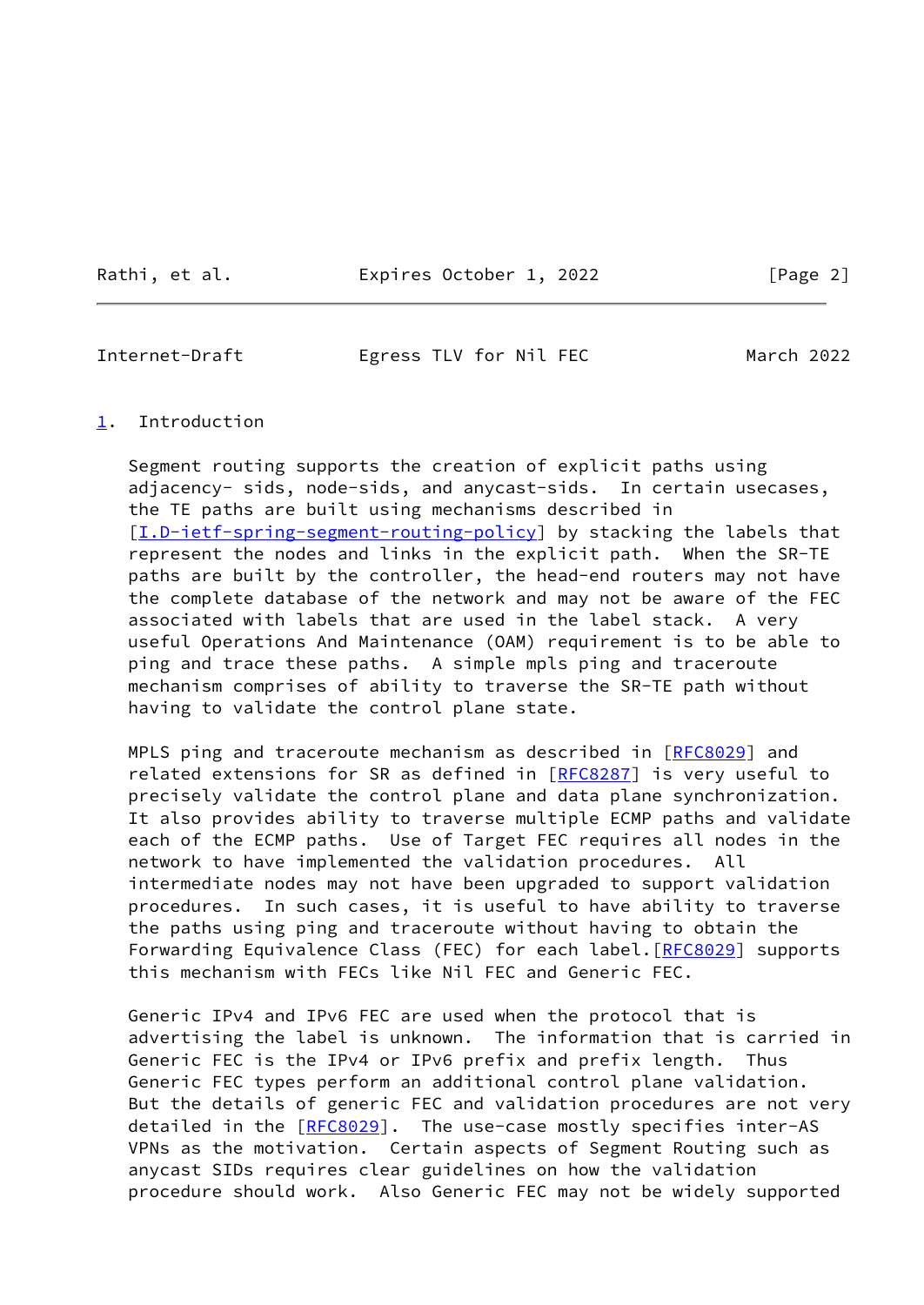and if transit routers are not upgraded to support validation of generic FEC, traceroute may fail. on other hand, Nil FEC consists of the label and there is no other associated FEC information. NIL FEC is used to traverse the path without validation for cases where the FEC is not defined or routers are not upgraded to support the FECs. Thus it can be used to check any combination of segments on any data path. The procedures described in [[RFC8029\]](https://datatracker.ietf.org/doc/pdf/rfc8029) are mostly applicable when the Nil FEC is used where the Nil FEC is an intermediate FEC in the label stack. When all labels in label-stack are represented using single Nil FEC, it poses some challenges.

| Rathi, et al. | Expires October 1, 2022 | [Page 3] |
|---------------|-------------------------|----------|
|---------------|-------------------------|----------|

<span id="page-3-1"></span>Internet-Draft Egress TLV for Nil FEC March 2022

[Section 2](#page-3-0) discusses the problems associated with using single Nil FEC in a MPLS ping/traceroute procedure and [Section 3](#page-4-0) and [Section 4](#page-4-1) discusses simple extensions needed to solve the problem.

<span id="page-3-0"></span>[2](#page-3-0). Problem with Nil FEC

 The purpose of Nil FEC as described in [\[RFC8029](https://datatracker.ietf.org/doc/pdf/rfc8029)] is to ensure hiding of transit tunnel information and in some cases to avoid false negatives when the FEC information is unknown.

 This draft uses single NIL FEC to represent complete label stack in MPLS ping/traceroute packet irrespective of number of segments in the label-stack. When router in the label-stack path receives MPLS ping/ traceroute packets, there is no definite way to decide on whether it is the intended egress router since Nil FEC does not carry any information. So there is high possibility that the packet may be mis-forwarded to incorrect destination but the ping/traceroute might still return success.

 To avoid this problem, there is a need to add additional information in the MPLS ping and traceroute packet along with Nil FEC to do minimal validation on egress/destination router and sends proper information to ingress router on success and failure. This additional information should help to report transit router information to ingress/initiator router that can be used by offline application to validate the traceroute path.

 Thus addition of egress information in ping/traceroute packet will help in validating Nil-FEC on each receiving router on label-stack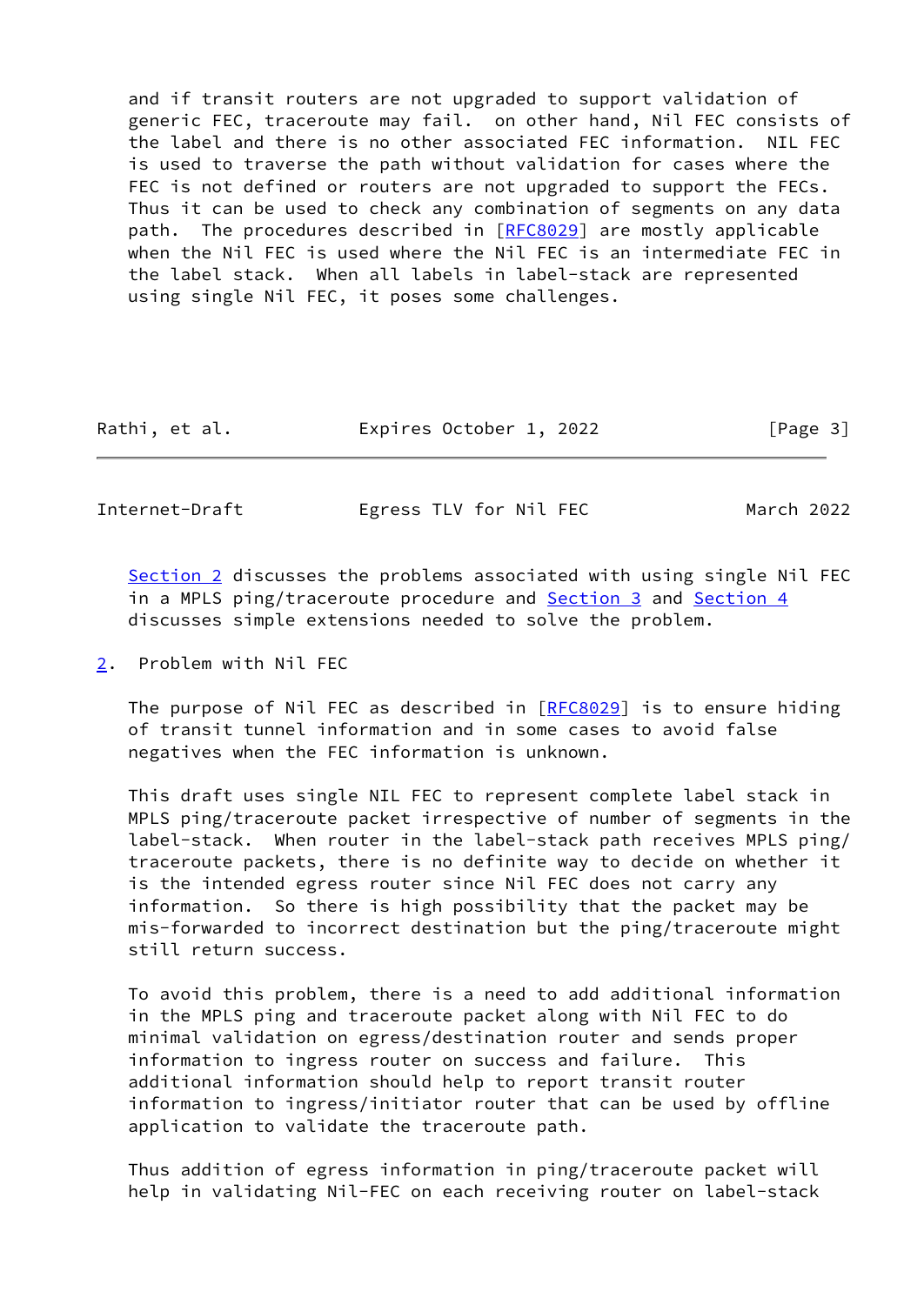path to ensure the correct destination. It can be used to check any combination of segments on any path without upgrading transit nodes.

## <span id="page-4-0"></span>[3](#page-4-0). Egress TLV

 The Egress object is a TLV that MAY be included in an MPLS Echo Request message. Its an optional TLV and should appear before FEC stack TLV in the MPLS Echo Request packet. In case multiple Nil FEC is present in Target FEC Stack TLV, Egress TLV should be added corresponding to the ultimate egress of the label-stack. It can be use for any kind of path with Egress TLV added corresponding to the end-point of the path. Explicit Path can be created using node-sid, adj-sid, binding-sid etc, EGRESS TLV prefix will be derived from path egress/destination and not based on labels used in the path to reach the destination. The format is as specified below:

| Rathi, et al. | Expires October 1, 2022 | [Page 4] |
|---------------|-------------------------|----------|
|               |                         |          |

<span id="page-4-2"></span>Internet-Draft Egress TLV for Nil FEC March 2022

0 1 2 3 0 1 2 3 4 5 6 7 8 9 0 1 2 3 4 5 6 7 8 9 0 1 2 3 4 5 6 7 8 9 0 1 +-+-+-+-+-+-+-+-+-+-+-+-+-+-+-+-+-+-+-+-+-+-+-+-+-+-+-+-+-+-+-+-+ | Type = 28 (EGRESS TLV) | Length | +-+-+-+-+-+-+-+-+-+-+-+-+-+-+-+-+-+-+-+-+-+-+-+-+-+-+-+-+-+-+-+-+ Prefix (4 or 16 octets) +-+-+-+-+-+-+-+-+-+-+-+-+-+-+-+-+-+-+-+-+-+-+-+-+-+-+-+-+-+-+-+-+

Type : 28 ( $Section 7.1$ )

 Length : variable based on IPV4/IPV6 prefix. Length excludes the length of Type and length field. Length will be 4 octets for IPv4 and 16 octets for IPv6.

 Prefix : This field carries the valid IPv4 prefix of length 4 octets or valid IPv6 Prefix of length 16 octets. It can be obtained from egress of Nil FEC corresponding to last label in the label-stack or SR-TE policy endpoint field [\[I.D-ietf-idr-segment-routing-te-policy](#page-5-2)].

<span id="page-4-1"></span>[4](#page-4-1). Procedure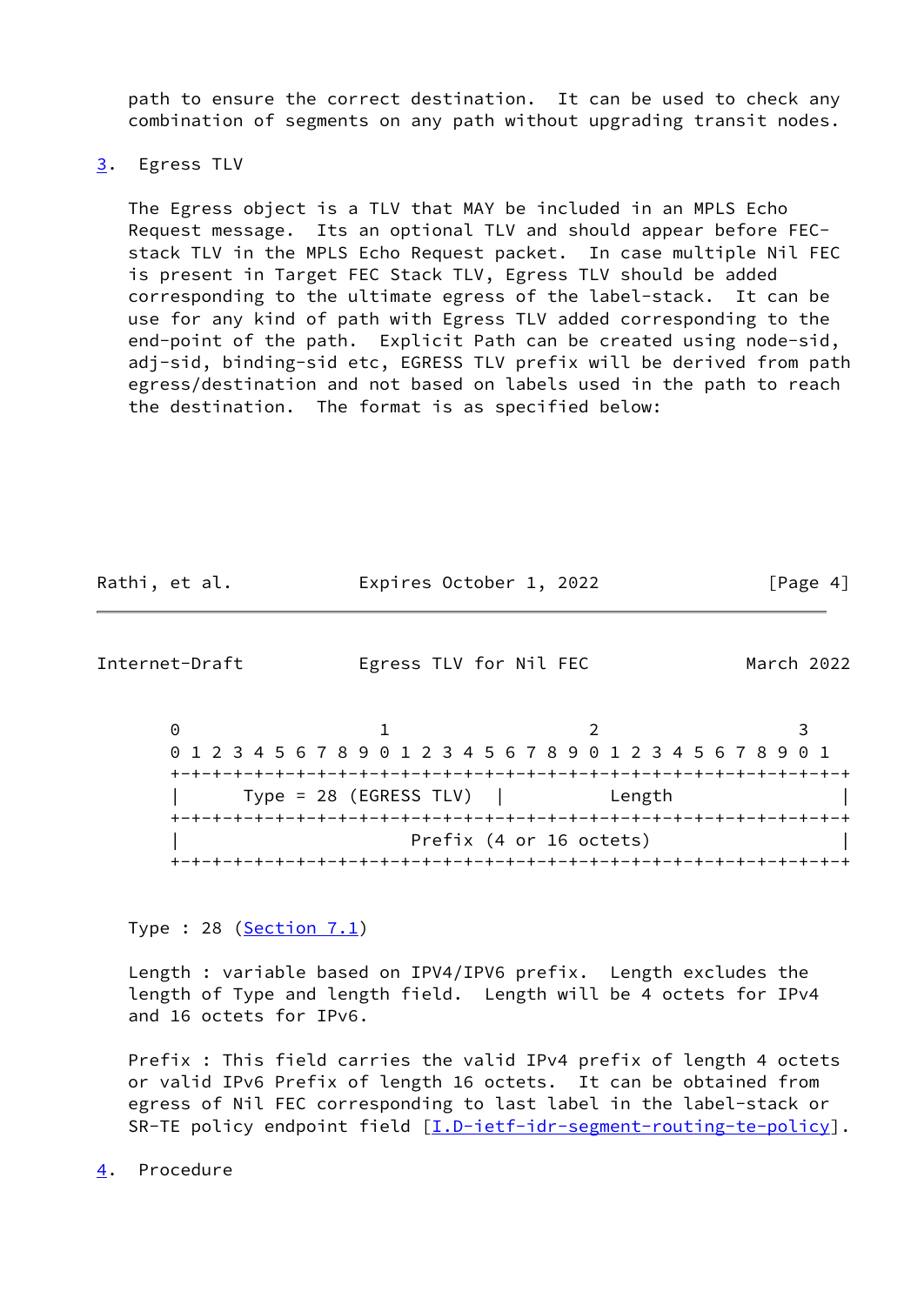This section describes aspects of LSP Ping and Traceroute operations that require further considerations beyond [[RFC8029\]](https://datatracker.ietf.org/doc/pdf/rfc8029).

#### <span id="page-5-0"></span>[4.1](#page-5-0). Sending Egress TLV in MPLS Echo Request

 As stated earlier, when the sender node builds a Echo Request with target FEC Stack TLV, Egress TLV SHOULD appear before Target FEC stack TLV in MPLS Echo Request packet.

Ping

 When the sender node builds a Echo Request with target FEC Stack TLV that contains a single NiL FEC corresponding to the last segment of the SR-TE path, sender node MUST add a Egress TLV with prefix obtained from SR-TE policy endpoint field [\[I.D-ietf-idr-segment-routing-te-policy](#page-5-2)] to indicate the egress for this Nil FEC in the Echo Request packet. In case endpoint is not specified or is equal to 0, sender MUST use the prefix corresponding to last segment of the SR-TE path as prefix for Egress TLV.

#### Traceroute

 When the sender node builds a Echo Request with target FEC Stack TLV that contains a single NiL FEC corresponding to complete segment-list of the SR-TE path, sender node MUST add a Egress TLV with prefix obtained from SR-TE policy endpoint field

| Rathi, et al. | Expires October 1, 2022 | [Page 5] |
|---------------|-------------------------|----------|
|               |                         |          |

<span id="page-5-1"></span>

| Internet-Draft | Egress TLV for Nil FEC | March 2022 |
|----------------|------------------------|------------|
|                |                        |            |

<span id="page-5-2"></span> [I.D-ietf-idr-segment-routing-te-policy] to indicate the egress for this Nil FEC in the Echo Request packet. Some implementations may send multiple NilFEC but it is not really required. In case headend sends multiple Nil FECs the last one should have the egress TLV. When the label stack becomes zero, all Nil FEC TLVs are removed and egress TLV MUST be validated from last Nil FEC In case endpoint is not specified or is equal to 0 ( as in case of color-only SR-TE policy), sender MUST use the prefix corresponding to the last segment endpoint of the SR-TE path i.e. ultimate egress as prefix for Egress TLV.

 ----R3----  $/ (1003)$  $(1001)$  /  $(1005)$   $(1007)$ R1----R2(1002) R5----R6----R7(prefix X)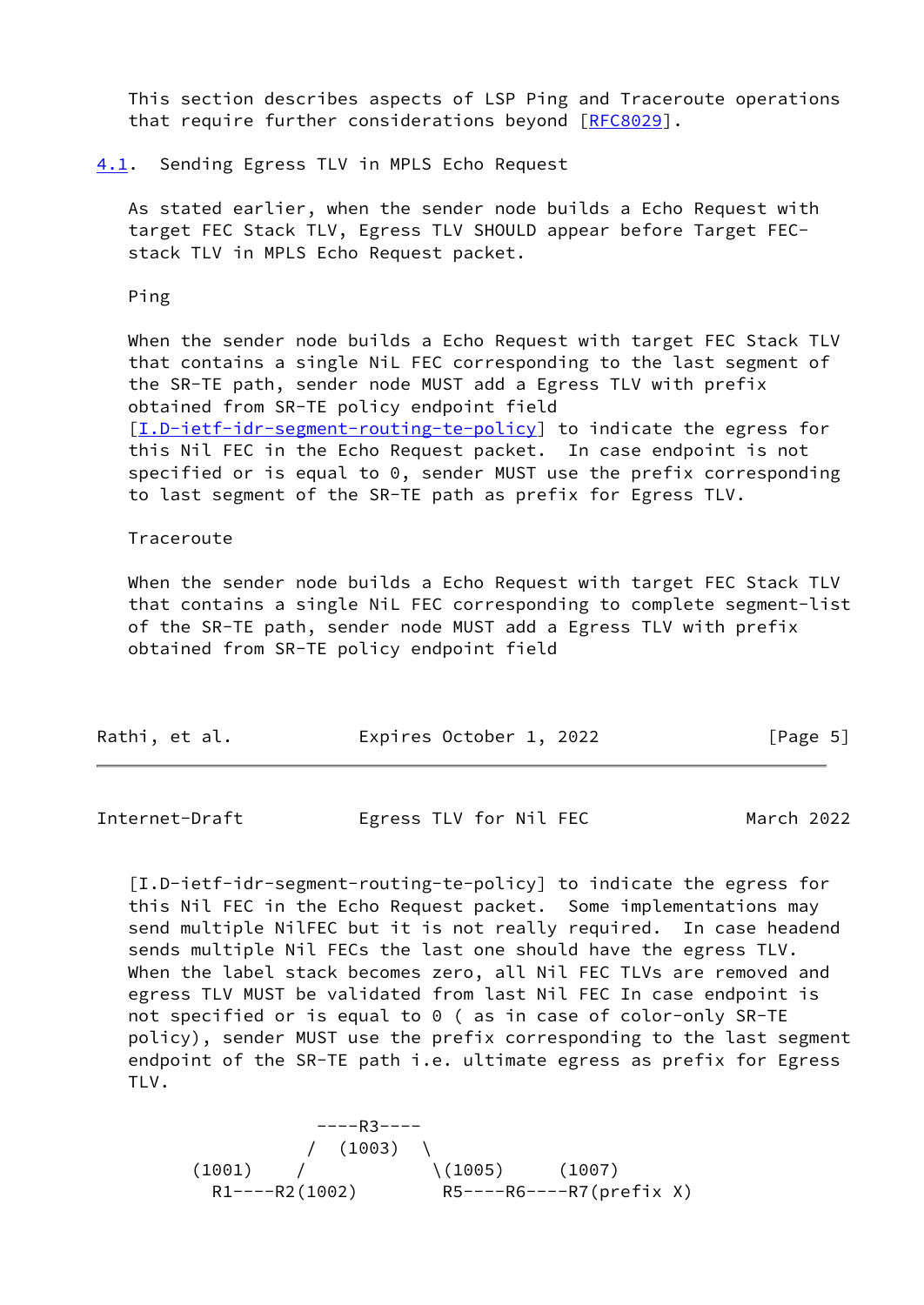

 Consider the SR-TE policy configured with label-stack as 1002, 1004 , 1007 and end point/destination as prefix X on ingress router R1 to reach egress router R7. Segment 1007 belongs to R7 that has prefix X locally configured on it.

 In Ping Echo Request, with target FEC Stack TLV that contains a single NiL FEC corresponding to 1007, should add Egress TLV for endpoint/destination prefix X with type as EGRESS-TLV, length depends on if X is IPv4 or IPv6 address and prefix as X.

 In Traceroute Echo Request, with target FEC Stack TLV that contains a single NiL FEC corresponding to complete label-stack (1002, 1004, 1007) or multiple Nil-FEC corresponding to each label in label-stack, should add single Egress TLV for endpoint/destination prefix X with type as EGRESS-TLV, length depends on if X is IPv4 or IPv6 address and prefix as X. In case X is not present or is set to 0 ( as in case of color-only SR-TE policy), sender should use endpoint of segment 1007 as prefix for Egress TLV.

<span id="page-6-0"></span>[4.2](#page-6-0). Receiving Egress TLV in MPLS Echo Request

No change in the processing for Nil FEC as defined in [[RFC8029](https://datatracker.ietf.org/doc/pdf/rfc8029)] in Target FEC stack TLV Node that receives an MPLS echo request.

 Additional processing done for Egress TLV on receiver node as follows:

 1. If the Label-stack-depth is greater than 0 and the Target FEC Stack sub-TLV at FEC-stack-depth is Nil FEC, set Best-return-code to

| Expires October 1, 2022<br>Rathi, et al. | [Page 6] |
|------------------------------------------|----------|
|------------------------------------------|----------|

<span id="page-6-1"></span>Internet-Draft Egress TLV for Nil FEC March 2022

 8 ("Label switched at stack-depth") and Best-return-subcode to Label stack-depth to report transit switching in MPLS Echo Reply message.

 2. If the Label-stack-depth is 0 and the Target FEC Stack sub-TLV at FEC-stack-depth is Nil FEC then do the look up for an exact match of the EGRESS TLV prefix to any of locally configured interfaces or loopback addresses.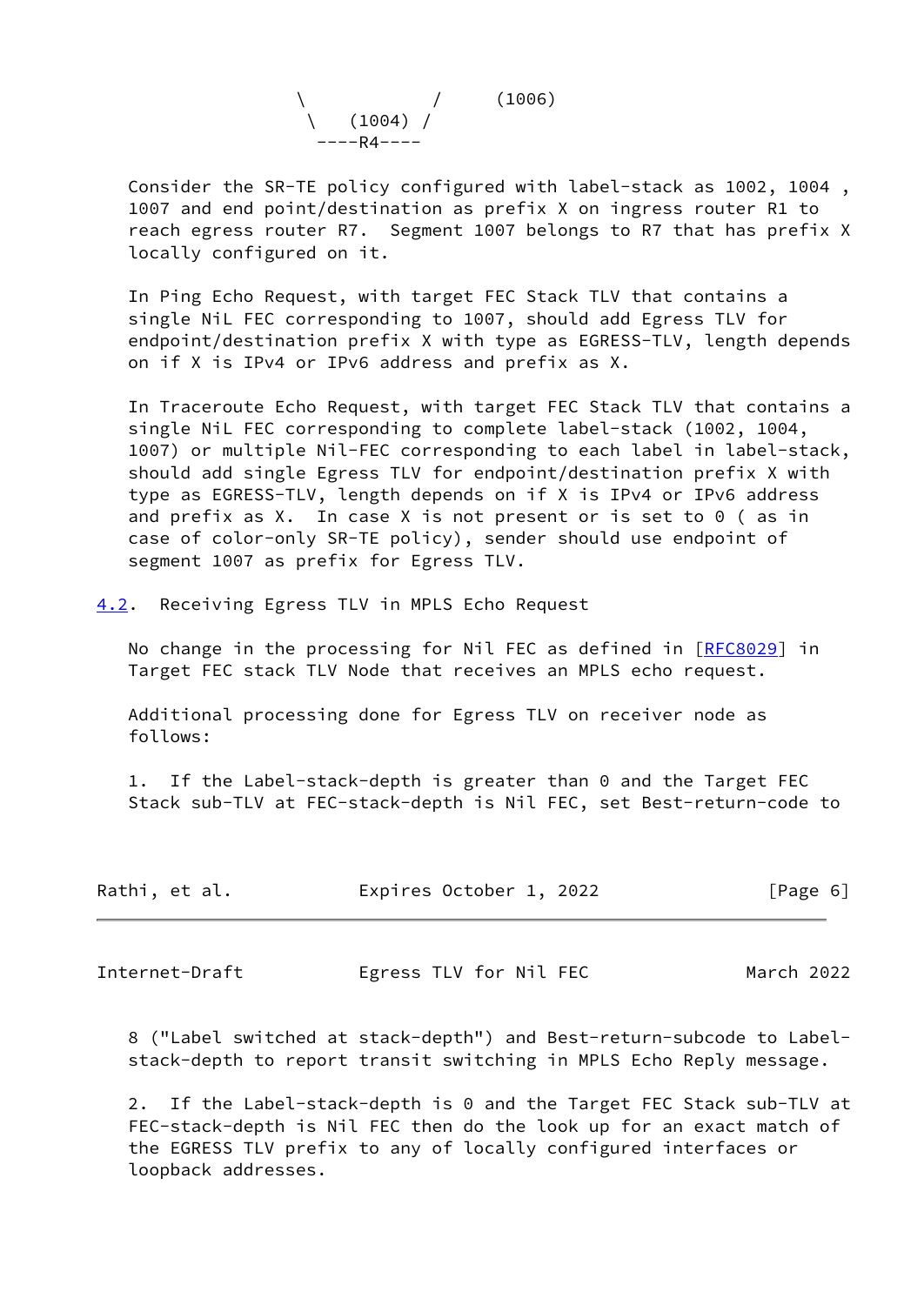2a. If EGRESS TLV prefix look up succeeds, set Best-return-code to 36 ("Replying router is an egress for the prefix in EGRESS-TLV") [\(Section 7.2](#page-8-0)) and Best-return-subcode to 1 to report egress ok in MPLS Echo Reply message.

 2b. If EGRESS TLV prefix look up fails, set the Best-return-code to 10, "Mapping for this FEC is not the given label at stack-depth" and Best-return-subcode to 1.

<span id="page-7-0"></span>[5](#page-7-0). Backward Compatibility

 The extension proposed in this document is backward compatible with procedures described in [\[RFC8029](https://datatracker.ietf.org/doc/pdf/rfc8029)]. Router that does not support EGRESS-TLV, will ignore it and use current NIL-FEC procedures described in [\[RFC8029](https://datatracker.ietf.org/doc/pdf/rfc8029)].

 When the egress node in the path does not support the extensions proposed in this draft egress validation will not be done and Best return-code as 3 ("Replying router is an egress for the FEC at stack depth") and Best-return- subcode as 1 to report egress ok will be set in MPLS Echo Reply message.

 When the transit node in the path does not support the extensions proposed in this draft Best-return-code as 8 ("Label switched at stack-depth") and Best-return-subcode as Label-stack-depth to report transit switching will be set in MPLS Echo Reply message.

<span id="page-7-1"></span>[6](#page-7-1). Security Considerations

**TBD** 

<span id="page-7-2"></span>[7](#page-7-2). IANA Considerations

The code points in section [Section 7.1](#page-7-3) and [Section 7.2](#page-8-0) have been assigned by [\[IANA](#page-8-4)] by early allocation on 2021-11-08.

| Rathi, et al. | Expires October 1, 2022 | [Page 7] |
|---------------|-------------------------|----------|
|               |                         |          |

<span id="page-7-4"></span>

| Internet-Draft | Egress TLV for Nil FEC | March 2022 |
|----------------|------------------------|------------|
|                |                        |            |

<span id="page-7-3"></span>[7.1](#page-7-3). New TLV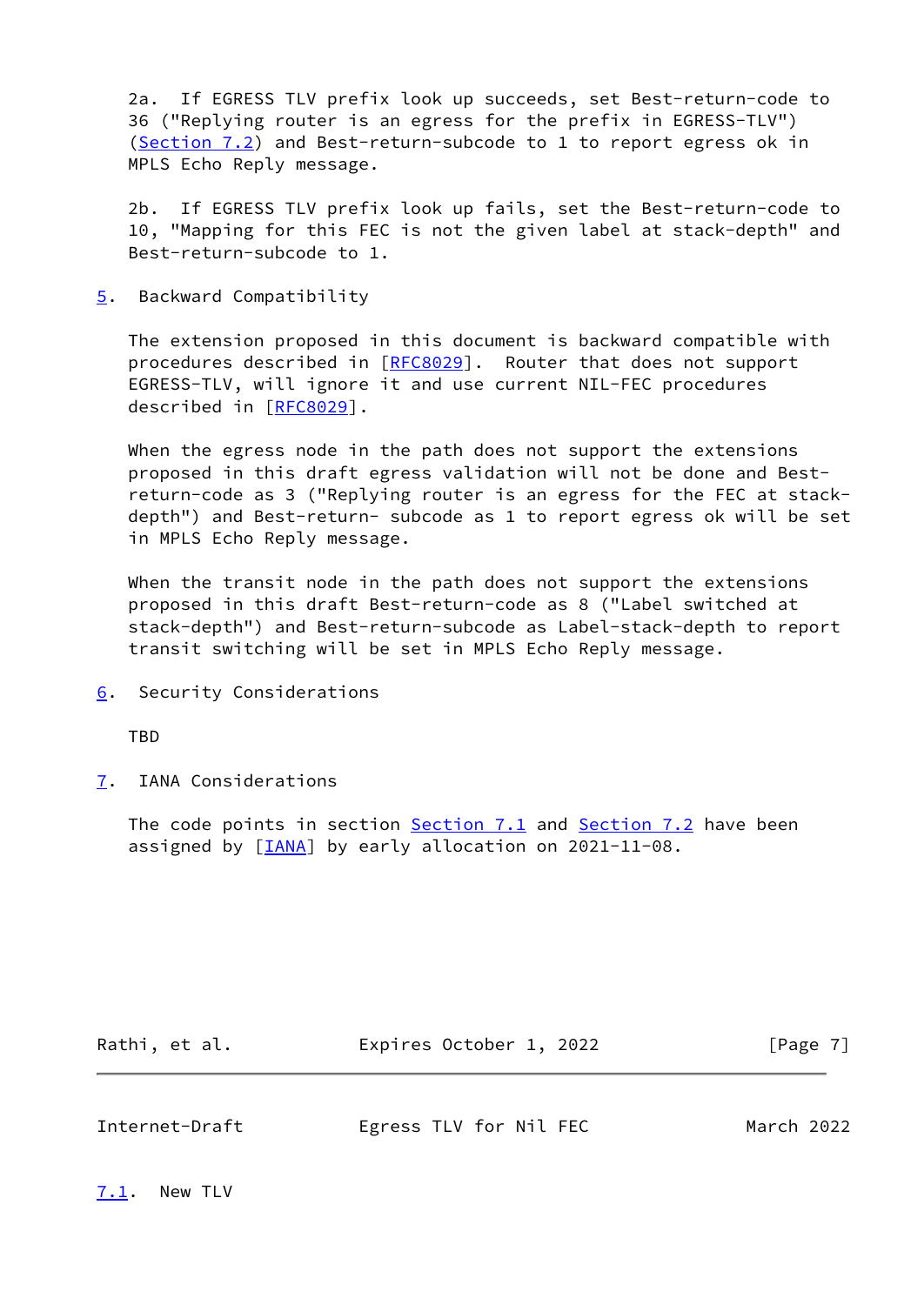<span id="page-8-4"></span> [IANA] need to assign new value for EGRESS TLV in the "Multi-Protocol Label Switching (MPLS) Label Switched Paths (LSPs) Ping Parameters" in "TLVs" sub-registry.



# Table 1: TLVs Sub-Registry

## <span id="page-8-0"></span>[7.2](#page-8-0). New Return code

[IANA] need to assign new Return Code for "Replying router is an egress for the prefix in EGRESS-TLV" in the "Multi-Protocol Label Switching (MPLS) Label Switched Paths (LSPs) Ping Parameters" in "Return Codes" sub-registry.

| Value | Description                                                                                              | Reference |
|-------|----------------------------------------------------------------------------------------------------------|-----------|
| -36   | Replying router is an egress $\frac{1}{2}$ Section 4.2<br>  for the prefix in EGRESS-TLV   This document |           |

Table 2: Return code Sub-Registry

## <span id="page-8-1"></span>[8](#page-8-1). Acknowledgements

TBD.

- <span id="page-8-2"></span>[9](#page-8-2). References
- <span id="page-8-3"></span>[9.1](#page-8-3). Normative References
	- [I.D-ietf-idr-segment-routing-te-policy]

 Filsfils, C., Ed., Previdi, S., Ed., Talaulikar , K., Mattes, P., Rosen, E., Jain, D., and S. Lin, "Advertising Segment Routing Policies in BGP", [draft-ietf-idr-segment](https://datatracker.ietf.org/doc/pdf/draft-ietf-idr-segment-routing-te-policy-09) [routing-te-policy-09,](https://datatracker.ietf.org/doc/pdf/draft-ietf-idr-segment-routing-te-policy-09) work in progress, may 2020, <[https://datatracker.ietf.org/doc/html/draft-ietf-idr](https://datatracker.ietf.org/doc/html/draft-ietf-idr-segment-routing-te-policy-09) [segment-routing-te-policy-09>](https://datatracker.ietf.org/doc/html/draft-ietf-idr-segment-routing-te-policy-09).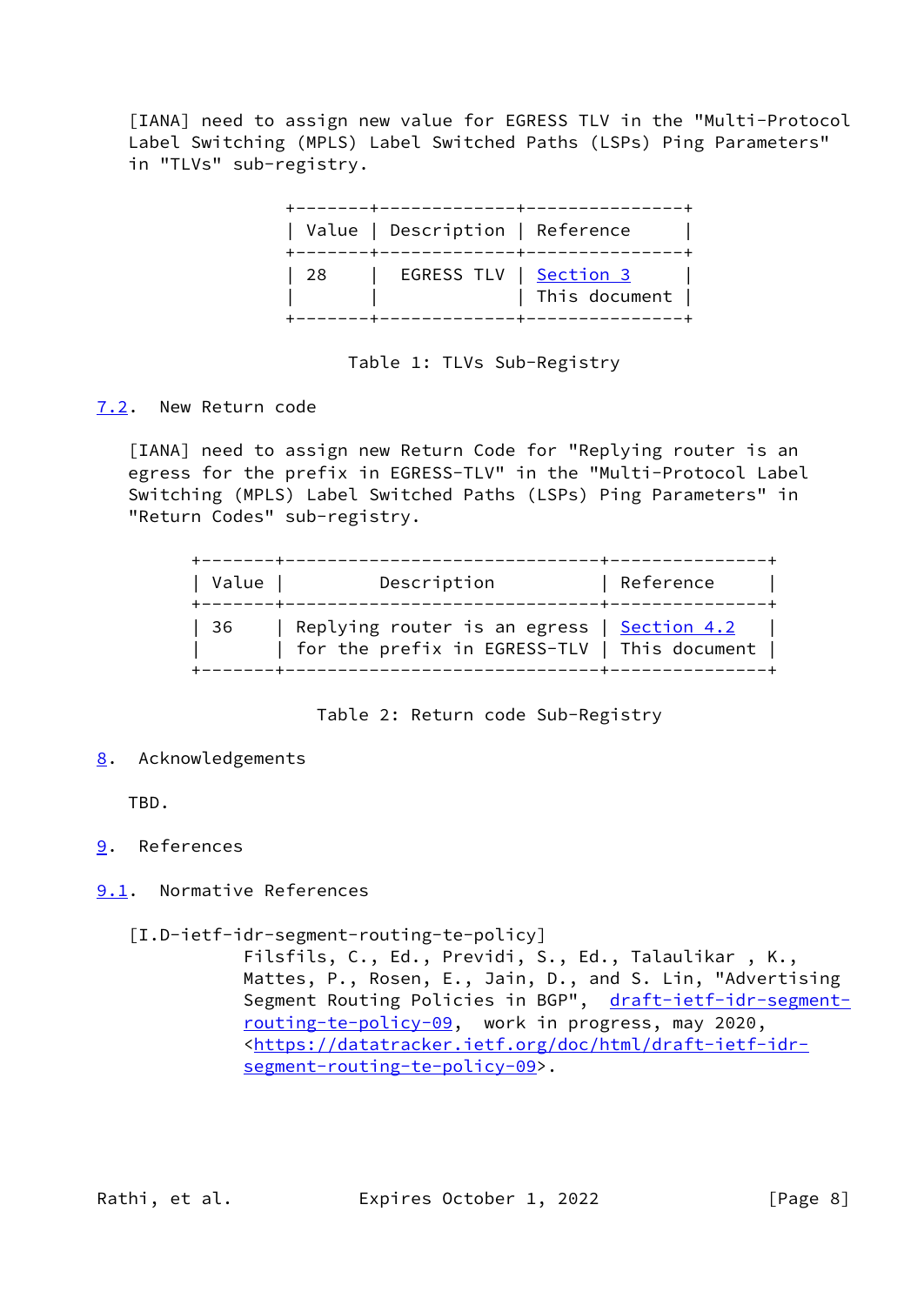<span id="page-9-1"></span>

Internet-Draft Egress TLV for Nil FEC March 2022

- <span id="page-9-2"></span> [I.D-ietf-spring-segment-routing-policy] Filsfils, C., Talaulikar , K., Bogdanov, A., Mattes, P., and D. Voyer, "Segment Routing Policy Architecture", [draft-ietf-spring-segment-routing-policy-08](https://datatracker.ietf.org/doc/pdf/draft-ietf-spring-segment-routing-policy-08), work in progress, July 2020, <[https://datatracker.ietf.org/doc/html/draft-ietf-spring](https://datatracker.ietf.org/doc/html/draft-ietf-spring-segment-routing-policy-08) [segment-routing-policy-08>](https://datatracker.ietf.org/doc/html/draft-ietf-spring-segment-routing-policy-08).
- [RFC2119] Bradner, S., "Key words for use in RFCs to Indicate Requirement Levels", [BCP 14](https://datatracker.ietf.org/doc/pdf/bcp14), [RFC 2119](https://datatracker.ietf.org/doc/pdf/rfc2119), DOI 10.17487/RFC2119, March 1997, <[https://www.rfc-editor.org/info/rfc2119>](https://www.rfc-editor.org/info/rfc2119).
- [RFC8029] Kompella, K., Swallow, G., Pignataro, C., Ed., Kumar, N., Aldrin, S., and M. Chen, "Detecting Multiprotocol Label Switched (MPLS) Data-Plane Failures", [RFC 8029](https://datatracker.ietf.org/doc/pdf/rfc8029), DOI 10.17487/RFC8029, March 2017, <[https://www.rfc-editor.org/info/rfc8029>](https://www.rfc-editor.org/info/rfc8029).
- [RFC8174] Leiba, B., "Ambiguity of Uppercase vs Lowercase in [RFC](https://datatracker.ietf.org/doc/pdf/rfc2119) [2119](https://datatracker.ietf.org/doc/pdf/rfc2119) Key Words", [BCP 14](https://datatracker.ietf.org/doc/pdf/bcp14), [RFC 8174,](https://datatracker.ietf.org/doc/pdf/rfc8174) DOI 10.17487/RFC8174, May 2017, [<https://www.rfc-editor.org/info/rfc8174](https://www.rfc-editor.org/info/rfc8174)>.
- [RFC8287] Kumar, N., Ed., Pignataro, C., Ed., Swallow, G., Akiya, N., Kini, S., and M. Chen, "Label Switched Path (LSP) Ping/Traceroute for Segment Routing (SR) IGP-Prefix and IGP-Adjacency Segment Identifiers (SIDs) with MPLS Data Planes", [RFC 8287,](https://datatracker.ietf.org/doc/pdf/rfc8287) DOI 10.17487/RFC8287, December 2017, <[https://www.rfc-editor.org/info/rfc8287>](https://www.rfc-editor.org/info/rfc8287).

<span id="page-9-0"></span>[9.2](#page-9-0). Informative References

[IANA] IANA, "Multiprotocol Label Switching (MPLS) Label Switched Paths (LSPs) Ping Parameters", <[http://www.iana.org/assignments/mpls-lsp-ping](http://www.iana.org/assignments/mpls-lsp-ping-parameters) [parameters>](http://www.iana.org/assignments/mpls-lsp-ping-parameters).

Authors' Addresses

 Deepti N. Rathi (editor) Juniper Networks Inc. Exora Business Park Bangalore, KA 560103 India

Email: deeptirathi.ietf@gmail.com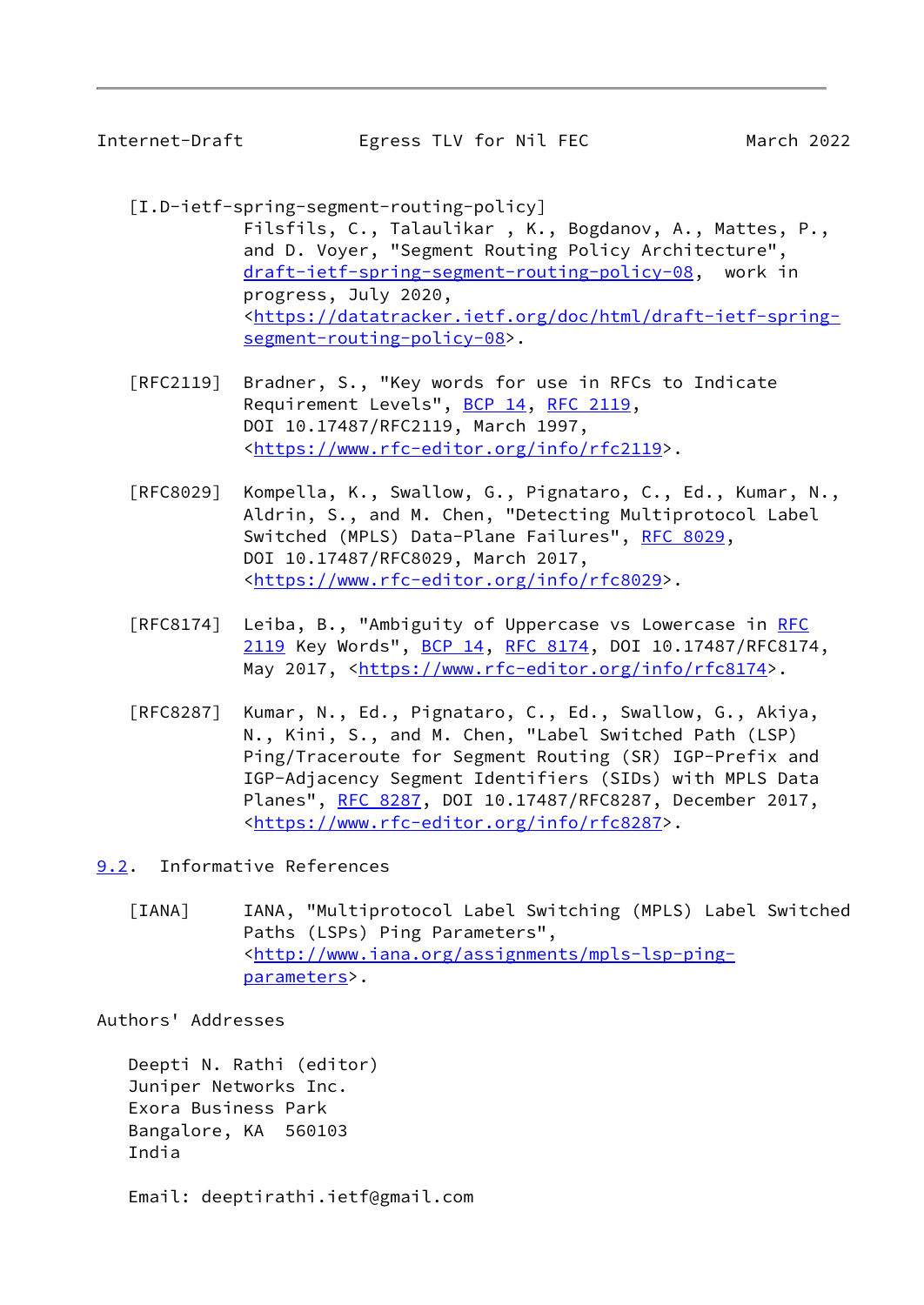# Internet-Draft Egress TLV for Nil FEC March 2022

 Kapil Arora Juniper Networks Inc. Exora Business Park Bangalore, KA 560103 India

Email: kapilaro@juniper.net

 Shraddha Hegde Juniper Networks Inc. Exora Business Park Bangalore, KA 560103 India

Email: shraddha@juniper.net

 Zafar Ali Cisco Systems, Inc.

Email: zali@cisco.com

 Nagendra Kumar Nainar Cisco Systems, Inc.

Email: naikumar@cisco.com